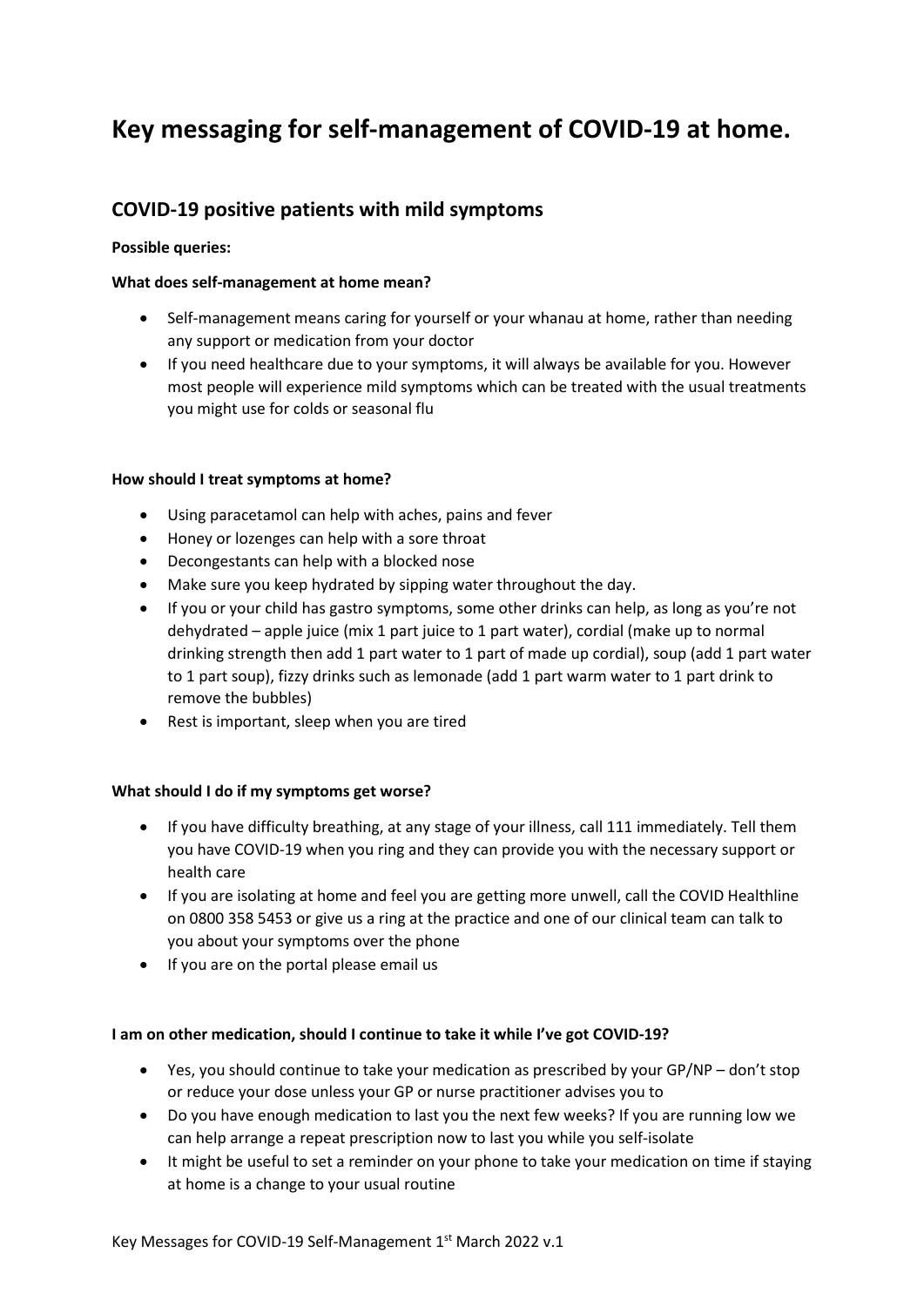• Do you have an existing Sick Day plan? If so, please refer to this in the first instance, and if you're in any doubt about what you should do then give the practice a call or contact your GP/NP through your Patient Portal

# **How can I prepare my whanau for self-isolating and caring for ourselves at home?**

- There are some great resources on the Health Navigator website which can help with this. Type in [www.healthnavigator.org.nz](http://www.healthnavigator.org.nz/) to visit the site
- Health Navigator contains health information and advice written by New Zealand health professionals such as GPs and Nurse Practitioners
- The website is free to use, which means you don't need any credit or mobile data on your phone to be able to look through the information, download resources or watch their videos
- On the homepage there are links to lots of different pages relating to caring for yourself at home if you have COVID-19
- Would you like me to email you a link to Health Navigator? (link to share [www.healthnavigator.org.nz\)](http://www.healthnavigator.org.nz/)

#### **I've been given a Rapid Antigen Test (RAT) but I don't know how to use it**

- If you have an email address, I can email you a one-pager user guide on how to use a rapid antigen test
- You will also need to record your result on your My COVID Record account. You can do this online by logging in to your My COVID Record account, or by calling 0800 222 478
- Would you like me to email you a link to a video showing you how to record your RAT test result? (link to share - <https://www.youtube.com/watch?v=yGifSro0rf4&t=3s> )

#### **How long will I need to self-isolate if I have COVID-19?**

- You, and everyone else who lives in your house will need to isolate for 10 days from when your symptoms started, or from when you got tested and had a positive result (if you did not have any symptoms)
- Your household members will need to remain in isolation with you until your 10 days is complete and they need to test on Day 3 and Day 10

# **What if someone else in my household gets COVID from me while we're all self-isolating – will the 10 days self-isolation period just keep extending?**

- No, everyone in your household who gets COVID-19 will have their own 10 day isolation period
- If no one else in your household tests positive for COVID-19 on either day 3 or day 10 of your self-isolation period then everyone is able to leave self-isolation on Day 10
- If someone else in your household tests positive for COVID-19 during your self-isolation period then they will begin their own 10 day self-isolation period. Everyone else in the household that tests negative will be able to leave self-isolation when your 10 days is complete